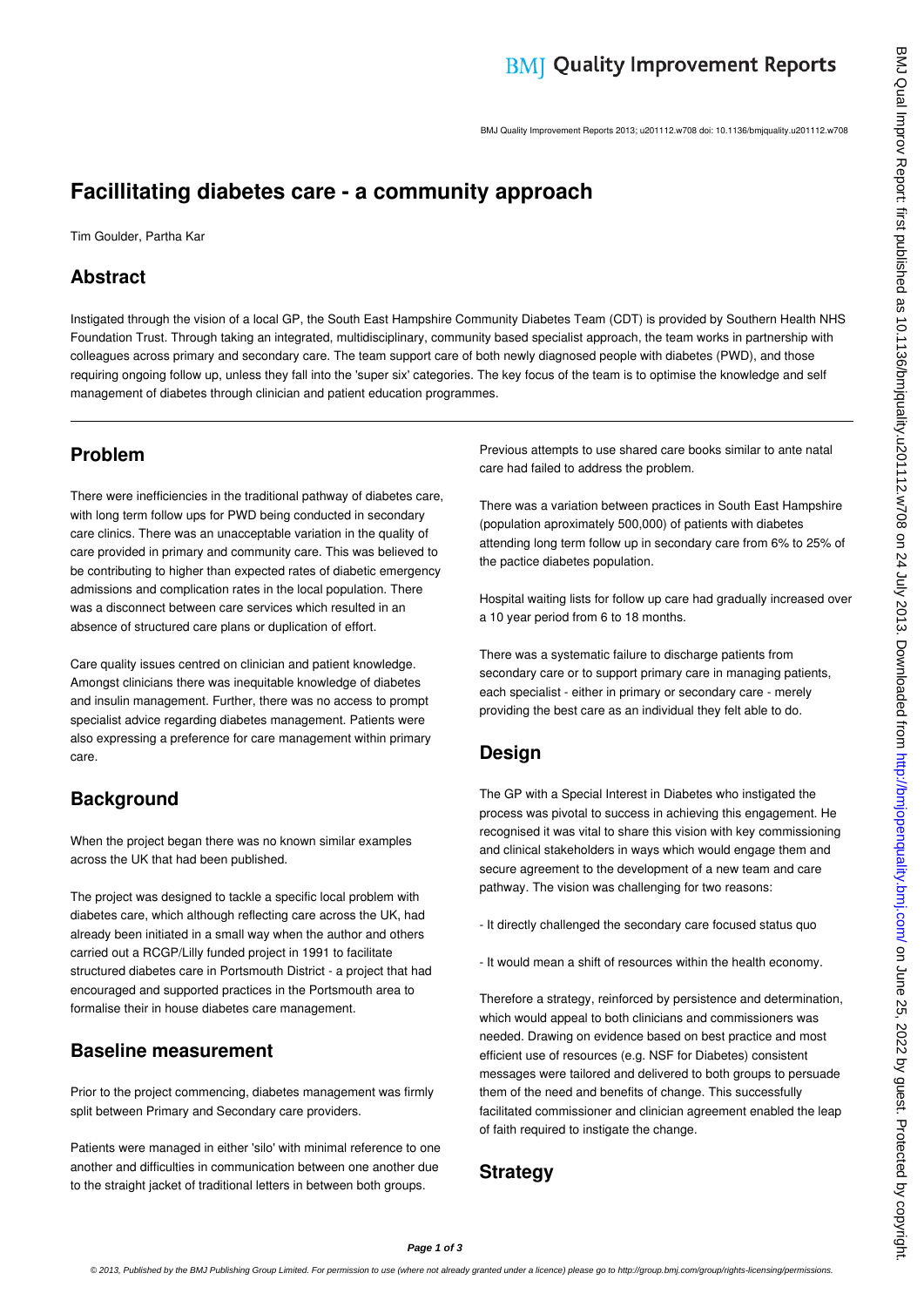There were two phases to implementation. Firstly, in 2007, the Community Diabetes Team was established and a Local Enhanced Service implemented. This allowed appropriate specialist support and education programmes to be in place. The team began to build relationships and a critical mass of upskilled primary care clinicians and PWD through systematic education programmes. Having demonstrated the model could provide the assurance and service quality needed, in 2011, the team moved onto the second phase, changing the secondary care model. Joint baseline assessments by Consultants and GPs identified patients for discharge to primary care and those who were more appropriate to be retained by the secondary care team through the 'Super Six' clinics: Pregnancy, Renal Dialysis, Insulin Pumps, Acute Type 1 Diabetes, Type 1 Education and Adolescents. Subsequently, GP practice meetings were held with a Diabetologist and CDT Specialist Nurse to review patients identified for discharge. These meetings began the support and engagement of practices through identifying care management issues and education requirements of clinicians. Open access via

## **Results**

The improvements in care have been significant. The initiative has enabled discharge of 666 (85%) of patients from secondary care since November 2011. At a cost per follow-up appointment of around £90 this represents a recurrent saving of £59,940 p.a. Another 108 patients now receive more appropriate secondary based care in a 'Super Six clinic.' New secondary care referrals have fallen from around 15 to 2 per month and 86 GP practice education visits have been undertaken with follow up visits booked.

Since beginning in 2007 it has enhanced the skills and knowledge of PWD and clinicians:

- 2996 PWD have undertaken DESMOND training

telephone/email also promotes joint problem solving.

- 287 clinicians have undertaken MERIT training
- 2802 individual practice referrals seen
- 30 clinicians have undertaken 'Conversation Map' training

Patient feedback is overwhelmingly positive. PWD report feeling empowered and in control of their diabetes. They report that the training is equally useful for their carers who accompany them.

Relationships with clinicians and other staff are consistently positive. Feedback reflects the value placed on gaining a rapid response to queries and ongoing cross organisational meetings support engagement and relationship management. MERIT training and update sessions are continually oversubscribed.

In cost terms, the service has led to decommissioning of a large proportion of secondary based care, with revenue shifted to support the primary care model. Ongoing running costs for the team cover staffing (including consultant diabetologist input) and training and education costs. These currently stand at £152,100 per annum. The

# **BMI Quality Improvement Reports**

team remains within budget.

Through discharging 666 patients from secondary care it is estimated that at a cost of around £90 per follow up appointment, this is saving around £59,940 per annum in revenue costs. The fall in new outpatient referrals also represents a reduction of from around 180 referrals p.a. to 24. This represents a reduction in need for provision of around 156 new appointment slots. With a new appointment costing around £200, this represents a recurrent saving of at least £31,200 p.a. The total saved is £91,140 p.a. All savings of course represent released resources that can be used differently to benefit care across the health economy.

### **Lessons and limitations**

Lessons:

- 1. It is always worth persisting with a good idea
- 2. All stakehaolders need to be engaged with
- 3. Sometimes a stakeholder is counter productive, other stakeholders have to engage and be involved to shift the balance in favour of change
- 4. Postive feed back fires the imagination and work productivity

#### Limitations:

- 1. Initial enthusiasm for closer working between 1o and 2o care needs fostering, the practice educational sessions between the diabetes community team and GP practices will need ongoing facilitation to encourage enthusiasm and engagement of both parties
- 2. It is much more difficult to engage doctors, both GPs and consultants, in the process than practice or comunity nurses. Doctors appear more inherently individualistic and anti team players.
- 3. Ongoing funding of the scheme will require clear measurable objectives, these are in place but will change with time - this needs managing

## **Conclusion**

The formation of the community diabetes team in 2007 led the way to improving diabetes management skills and education in primary care by supporting GP practices directly in their work place, community nursing teams and patients within their own homes or local environment. The team provided hands on patient and health care professional advice as well as mobile phone advice available throughout the working day. Specifically the team does not carry a patient case load, patients remain with their GP practice and the team provide support to both.

Initial skepticism, fear of job losses and status changes on the part of secondary care specialists were alleviated by observing the resource in practice and enabled the secondary care team to formulate a 'super six' policy in 2011. This led to a structured discharge of patients to their GP practices, setting up super